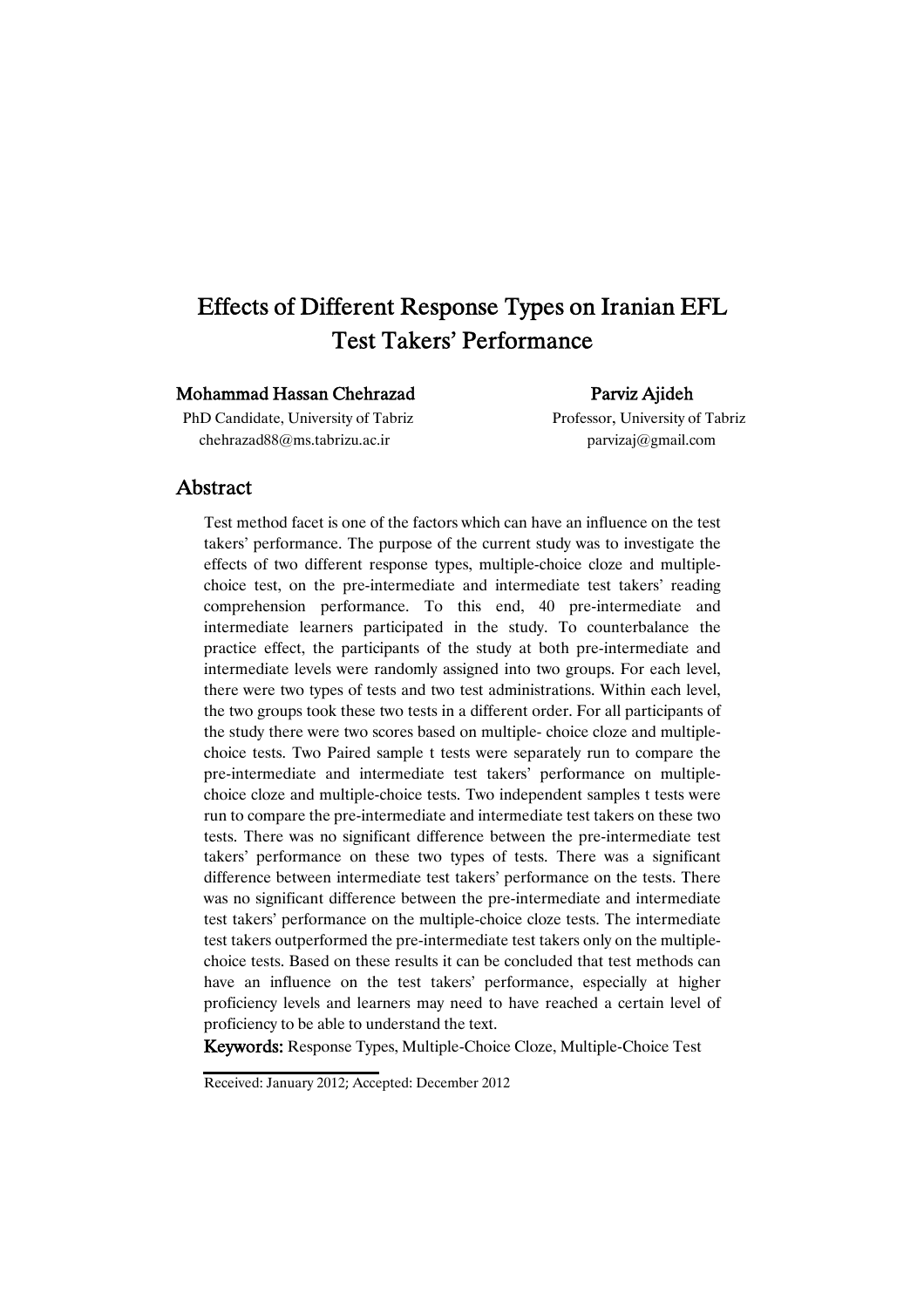## 1. Introduction

According to Bachman (1990):

Language test performance is affected by different factors, and an understanding of these factors and how they affect test scores is fundamental to the development and use of language tests. Test performance can be influenced by communicative language ability, personal attributes which are not part of language abilities we are interested in, random factors which are unpredictable and temporary, and test method facets. (1990, p. 164)

Of these different factors, according to Bachman (1990) and Bachman and Palmer (1996), which can affect test takers' performance, test method is one of the most important factors that have attracted language measurement specialists and teachers' attention, and directed their focus to its importance and to its effects on both the test takers' performance and the quality of the obtained information.

Language tests are important because of the following reasons. One reason that they are important, according to Bachman (1990), is related to their potential to be used as means for controlling the context in which language performance takes place. The characteristics of test methods can be seen as restricted and controlled versions of these contextual features that determine the nature of performance that is expected for a given test or test task. Based on the role of the contextual features in language use in general, it is not surprising to find that aspects of the test method, which provide much of the context of language tests, affect performance on language tests.

Another reason is related to the quality of tests. According to Shohamy (1984), a good test is a test in which the method has little effect on the ability being tested. That is, if test takers' performance on a test is the result of the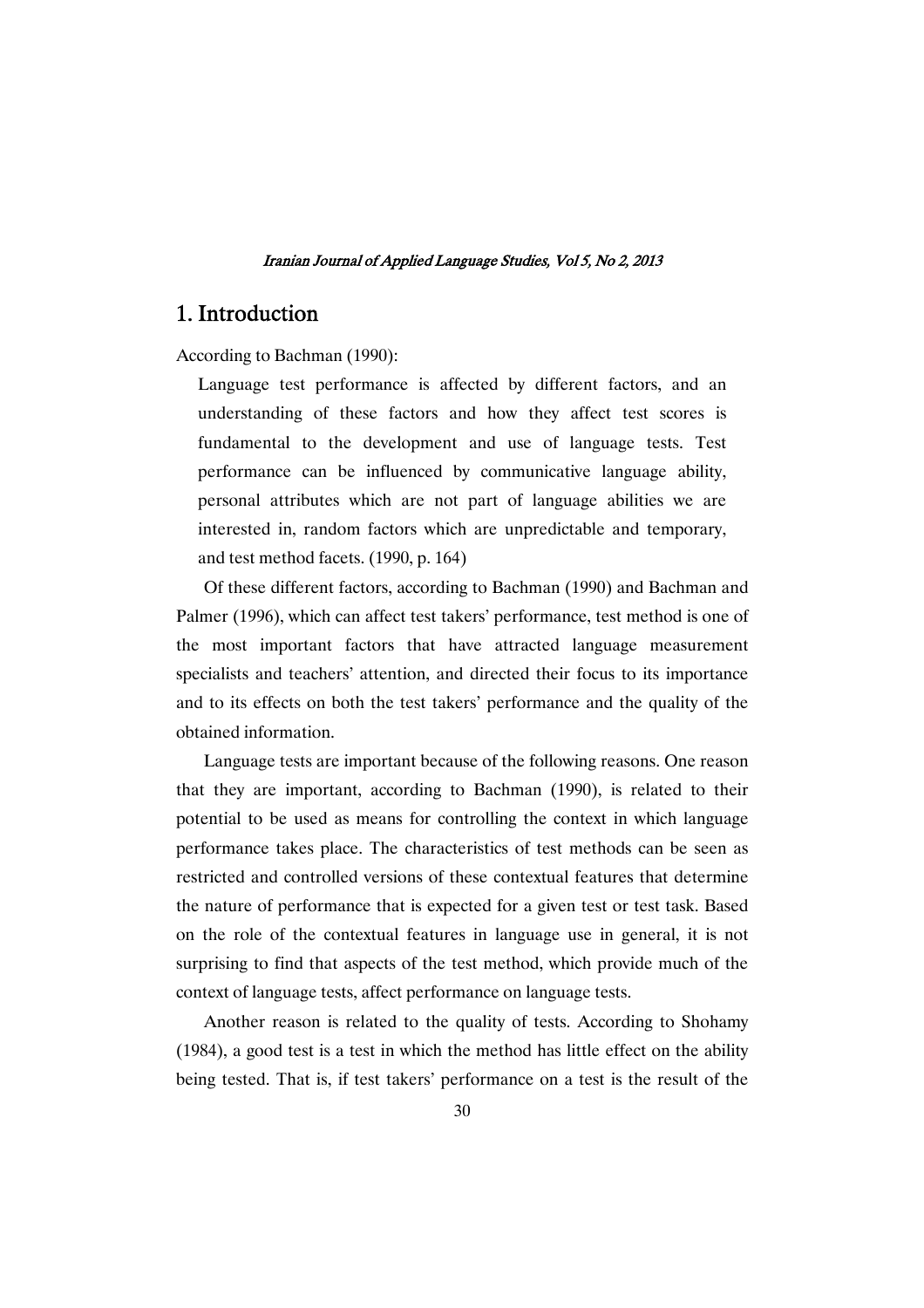ability being measured rather than the testing method, that test is considered to be a good testing tool.

The next reason, based on Bachman (1990), is based on the characteristics or facets of test methods which constitute the how of language testing, and are of particular importance for designing, developing, and using language tests. Furthermore, teachers, within their teaching process, need to obtain information about the students to assess their achievement and improve their teaching by applying the results. To use language tests for these purposes and to make decisions, the quality of the information upon which the decisions are based must be reliable and relevant.

The most significant reason, as appreciated by Bachman (1990) and Bachman and Palmer (1996), is related to the role of test methods in learners' performance on a given test. They influence different test takers' performance differently and systematically. Test method facets are systematic to the extent that they are uniform from one test administration to the next. That is, if the input format facet is multiple-choice, this will not vary, whether the test is given in the morning or afternoon. Considering their different effects on test takers' performance, some test takers, for example, may perform better in the context of an oral interview than they would be sitting in a language laboratory and speaking into a microphone in response to statements presented through a pair of earphones.

Because of the importance of the effects of test method facets on test performance, Bachman (1990) has developed a framework for delineating the specific features, or facets of test method. The five major categories of test method facet are:

- 1. The testing environment
- 2. The test rubric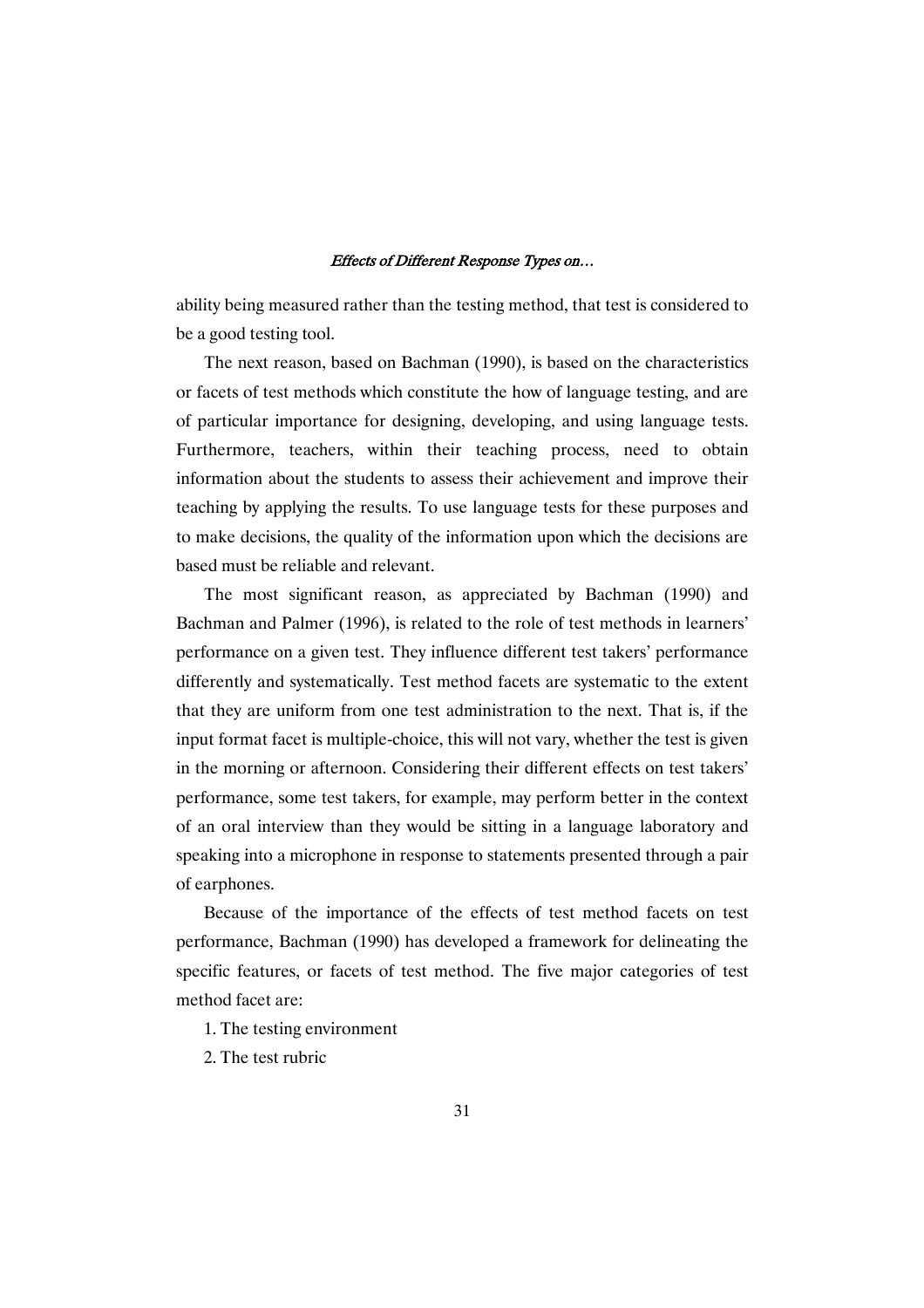- 3. The nature of the input
- 4. The nature of the expected response
- 5. The relationship between the input and the response.

### 1.1. Background (Empirical Studies)

Shohamy (1983) studied the effects of different aspects of test method facets on test takers' performance and have demonstrated that the methods we use to measure language ability influence performance on language tests and Vygotsky (1969) found a relationship between the language of test instructions and test-takers' performance. Bachman and Palmer(1981a) also found that scores from self-ratings loaded consistently more highly on method factors than on specific trait or ability factors, and that translation and interview measures of reading loaded more heavily on method than on trait factors. In addition to, Bachman and Palmer (1982a) also found that scores from both self-ratings and oral interviews consistently loaded more heavily on test method factors than on specific trait factors. One of such factors, test method facets, is the influence of "test format". Whether test constructors use "multiple-choice", "true-false", "open-ended" or other testing formats in their tests, may influence the test takers' performance (e.g., Alderson, 2000; Bachman & Palmer, 1996; Buck, 2001).

Kintsch and Yarbrough (1982), for example, investigated the effects of two test formats, open-ended questions and cloze tests on reading comprehension test performance. They suggested that open ended questions can measure the reader's comprehension of main ideas of the text, whereas cloze tests will touch only upon local understanding and will not reflect the readers' overall comprehension. Moreover, Shohamy (1984) examined the effect of various test methods, namely multiple-choice and open ended questions measuring reading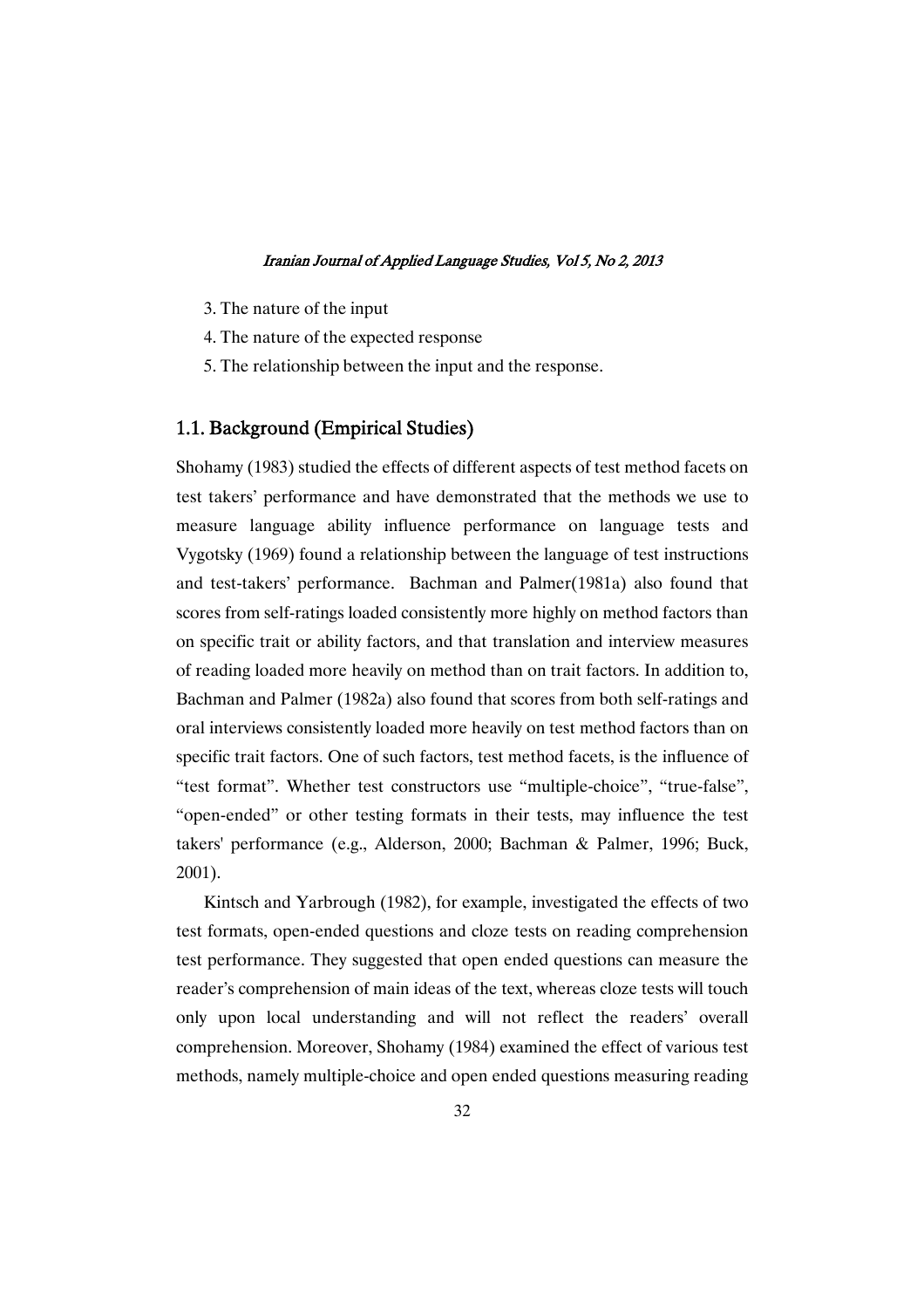comprehension. Results of her study revealed that each of the test facets produced different degrees of difficulty for subjects and that each of the variables, method, text, and language, had a significant effect on students' performance on the test of reading comprehension especially with low level students suggesting further support for the role of language proficiency on test takers' performance on reading comprehension test.

Furthermore, Buck (1990, 1991) examined the effects of item stem preview on test takers' performance through a comparison between the mean scores of the groups who previewed item stems and those who did not. Interestingly, neither study found any significant effect for item stem preview on test taker performance or item difficulty. Kobayashi (2002) also addressed the effects of test method facets such as text organization and response format. He found that text organization and test format had a significant impact on the Japanese university students' performance of reading comprehension tests, and with an interaction between the two variables. His study further revealed that more proficient learners performed better in summary writing and open-ended questions with clearly organized texts.

In addition, Jafarpur (2003) explored the relative effect of test developer on the performance of test takers using multiple choice reading comprehension tests that had no specifications. He concluded that there may be a facet of test constructor. Lumley and O'Sullivan (2005) also investigated the role of interaction of variables such as the task topic and the gender of the person presenting the items and the gender of test takers on a tape-mediated test of speaking ability and found that the effects of interactions were small, the role of the gender of the interlocutor was limited, and the effect of the task type was slightly more significant.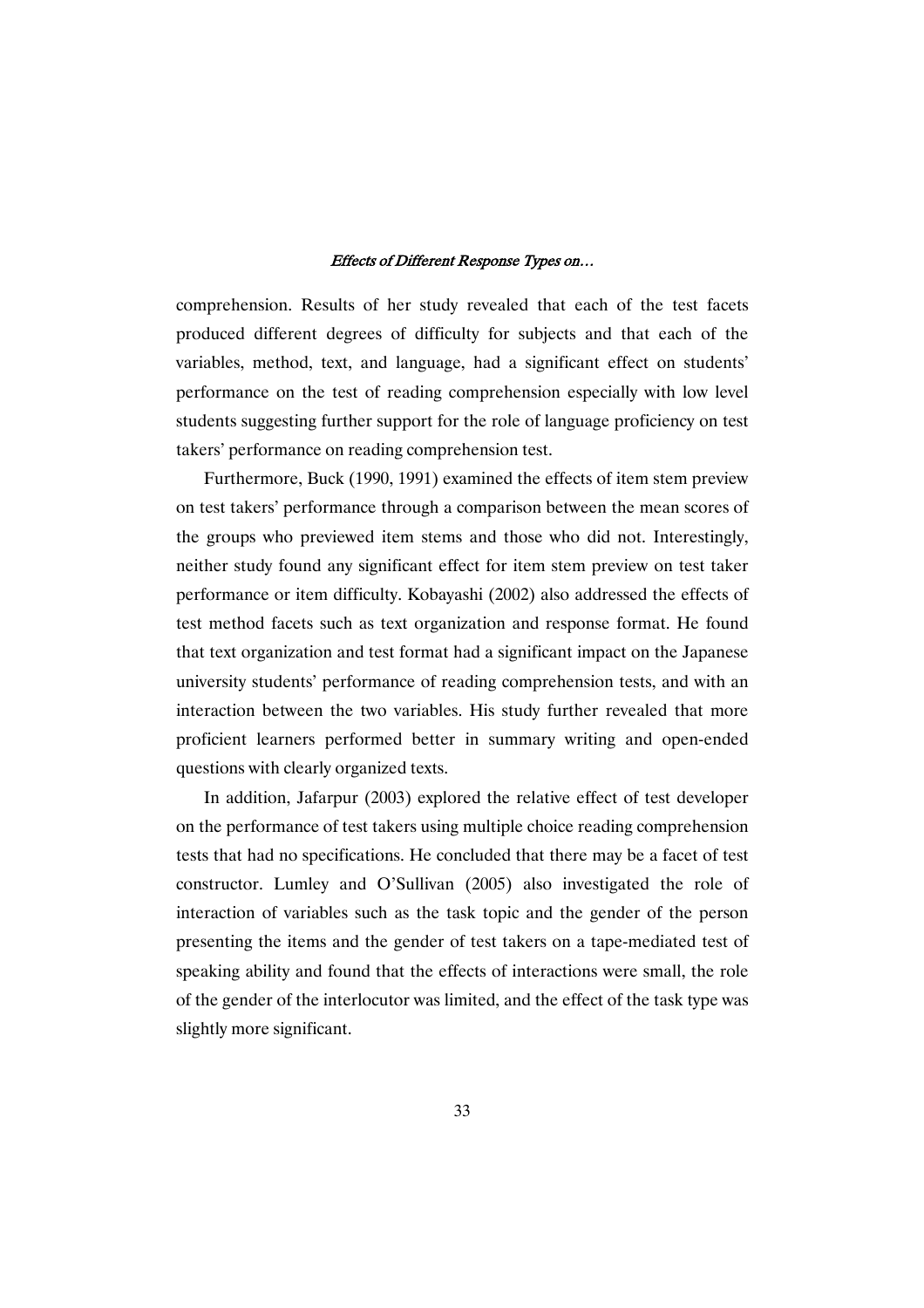Moreover, In'nami and Koizumi (2009) conducted a meta-analysis on the impacts of test facets, namely multiple-choice and open-ended questions on performance on L1 reading, L2 reading, and L2 listening. In general, they found multiple-choice formats easier than open-ended questions in both L1 reading and L2 listening while no impact of test formats was found in L2 reading.

Despite these studies, one of the major limitations of the research to date is that there is no information available on the investigation of the effects of the selected response types, as an aspect of test method facet, on the Iranian EFL test takers' test performance.

# 2. Methodology

### 2.1. Purpose of the Study

The main purpose of the current study was to investigate the different effects of two selected response types, multiple-choice cloze and multiple-choice reading comprehension tests, on the pre-intermediate and intermediate test takers' performance

### 2.2. Research Questions

Research Question 1(RQ1): Is there any difference between pre-intermediate test takers' performance on multiple-choice cloze and multiple-choice reading comprehension tests?

Research Question 2(RQ2): Is there any significant difference between intermediate level test takers' performance on multiple-choice cloze and multiple-choice reading comprehension tests?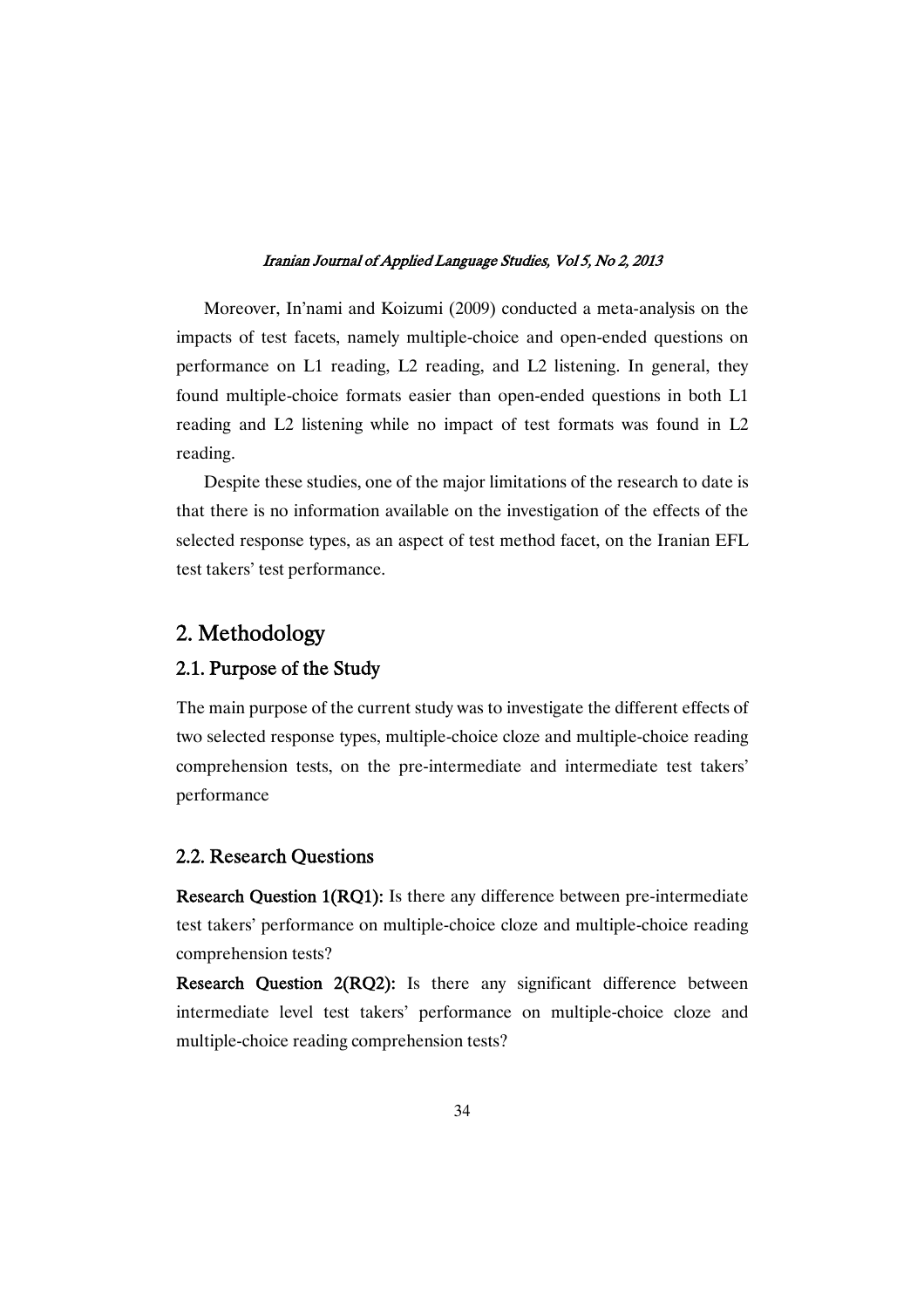Research Question 3(RQ3): Is there any difference between pre-intermediate and intermediate level test takers' performance on multiple-choice reading comprehension tests?

Research Question 4(RQ4): Is there any difference between pre-intermediate and intermediate level test takers' performance on multiple-choice cloze tests?

### 2.3.Participants

This study was conducted in an English institute in Tabriz, Iran. The number of learners who participated in the study was 40. They were from Tabriz and bilingual speakers of both Persian and Azeri. All of the participants were male and between 14-20 years old. Half of the participants were at the preintermediate level and half of them were at the intermediate level. In this system, the learners are called pre-intermediate and intermediate after studying for 6 terms, 1 year, and 12 terms, 2 years respectively. In addition, a general English test, KET (Key English Test), was used to systematically establish participants' homogeneity. Based on the result of this test, most of the participants of the pre-intermediate and intermediate levels' scores were respectively between 25-35 and 40-55. There were few participants, at both levels, whose scores were either higher or lower than these scores and, consequently, they weren't included in the study

### 2.4.Materials

### 2.4.1. Reading Comprehension Texts

Since one of the purposes of the study was to compare pre-intermediate and intermediate test takers' reading comprehension performance on different response format, it was essential to include texts which were at different levels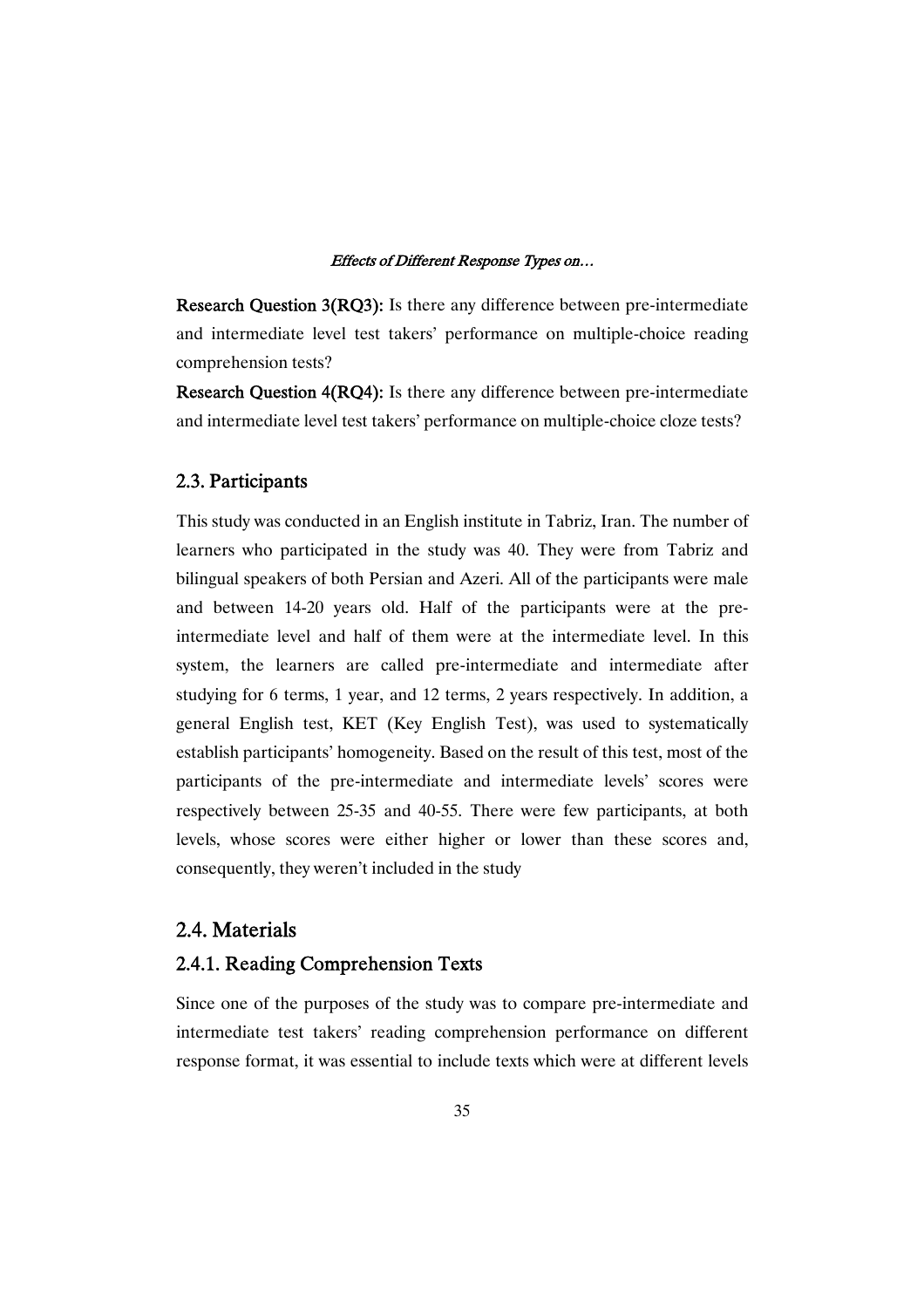of difficulty and which were appropriate for their proficiency levels. To this end, to control the effects of the level bias, two different texts, for each of the levels, resulting in a total of 4 texts, were selected. The chosen topics for the pre-intermediate level were 'A Postman in India' and 'Travelling in India'. The chosen topics for the intermediate level were 'The Reasons to Talk about Weather' and 'The Power of Makeup'. These texts and topics were from their textbooks, and were based on their proficiency levels. Although these texts were from their textbooks, they hadn't been covered in the class at the time of the test administrations. That is, the first test administration was the participants' first exposure to these texts.

### 2.4.2.Tests

For each of the four reading comprehension texts, two texts for the preintermediate level participants and two texts for the intermediate level participants, two types of tests were developed. One of these tests was a four option multiple- choice test which was based on the comprehension of the texts. The other test was a standard multiple choice cloze test which was developed by deleting every 7th word of the text. It was a four option multiple-choice cloze test. To develop the test items and their distractors, for both pre-intermediate and intermediate levels the tests were given to other test takers who were at the same proficiency level as the main participants of the study. Their wrongly chosen answers were used as the distractors of the test items. The developed tests, eight tests, for all texts and for both pre-intermediate and intermediate level participants are illustrated in Table 1: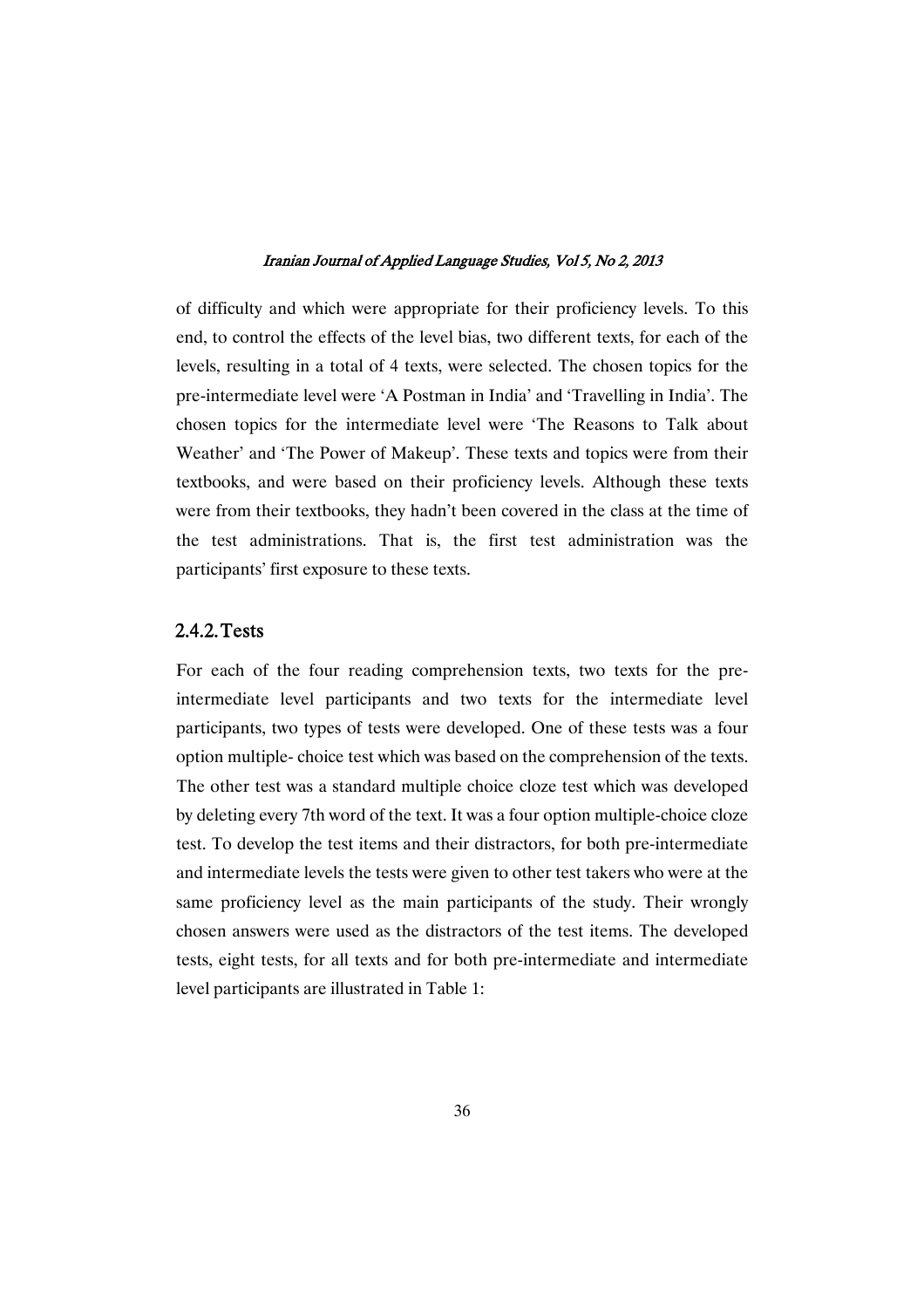| Table 1. Tests Developed for Pre-Intermediate and Intermediate Participants |  |
|-----------------------------------------------------------------------------|--|
|                                                                             |  |

| Proficiency level | Topic                             | Type of test               |
|-------------------|-----------------------------------|----------------------------|
| Pre-intermediate  | A postman in India                | Multiple-choice test       |
| Pre-intermediate  | A postman in India                | Multiple-choice cloze test |
| Pre-intermediate  | Travelling in India               | Multiple-choice test       |
| Pre-intermediate  | Travelling in India               | Multiple-choice cloze test |
| Intermediate      | The reasons to talk about weather | Multiple-choice test       |
| Intermediate      | The reasons to talk about weather | Multiple-choice cloze test |
| Intermediate      | The power of makeup               | Multiple-choice test       |
| Intermediate      | The power of makeup               | Multiple-choice cloze test |

As it is clear from the table, for all texts at both levels, two types of tests were developed. In order to counterbalance the practice effect, the participants at these two levels, pre-intermediate and intermediate, were divided into half, two groups, and were given the tests in the order and design which is shown in Table 2.

| Proficiency level  | First test administration                                     | Second test administration                                    |
|--------------------|---------------------------------------------------------------|---------------------------------------------------------------|
| Pre-intermediate   | A postman in India/                                           | A postman in India/                                           |
| Group 1            | 8 items & multiple-choice test                                | 25 items & multiple-choice cloze test                         |
|                    | Travelling in India/                                          | Travelling in India/                                          |
|                    | 25 items & multiple-choice cloze test                         | 8 items & multiple-choice test                                |
| Pre-intermediate   | A postman in India/                                           | A postman in India/                                           |
| Group 2            | 25 items & multiple-choice cloze test                         | 8 items & multiple-choice test                                |
|                    | Travelling in India/                                          | Travelling in India/                                          |
|                    | 8 items & multiple-choice test                                | 25 items & multiple-choice cloze test                         |
| Intermediate       | The reasons to talk about weather/8                           | The reasons to talk about weather/                            |
| Group $1$          | items & multiple-choice test                                  | 25 items & multiple-choice cloze test                         |
|                    | The power of makeup/<br>25 items & multiple-choice cloze test | The power of makeup/<br>8 items & multiple-choice test        |
| Intermediate       | The reasons to talk about weather/25                          | The reasons to talk about weather/8                           |
| Group <sub>2</sub> | items & multiple-choice cloze test                            | items & multiple-choice test                                  |
|                    | The power of makeup/<br>8 items & multiple-choice test        | The power of makeup/<br>25 items & multiple-choice cloze test |

Table 2. The Order and Design of the Given Tests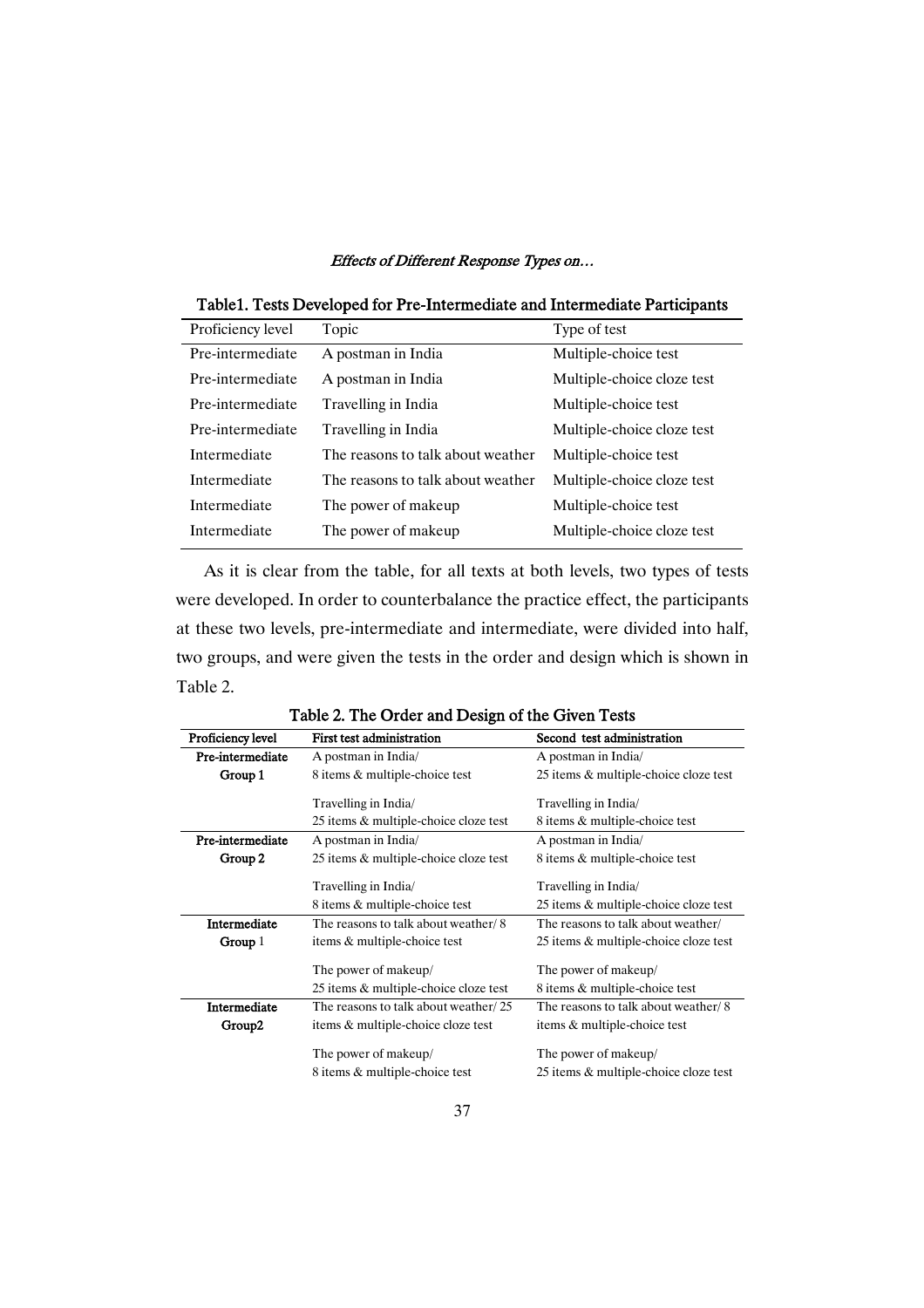The logic behind including eight test items for multiple-choice cloze reading comprehension tests was following the standard procedure of including this number of items in most of the standard tests' reading comprehension section. As it is depicted in the table, all pre-intermediate and intermediate level participants of the study took two types of tests. One of these tests was a multiple-choice cloze test and the other one was a multiple-choice test.

## 2.5. Procedure

After the participants and the materials were chosen, the procedure commenced. Although the participants' proficiency level was based on the institute's system, and accordingly they were either at pre-intermediate or intermediate levels, in order to ensure of their proficiency level, a general English test, KET (Key English Test), was used. Based on the result of this test, most of the participants of the pre-intermediate and intermediate levels' scores were between 25-35 and 40-55. There were few participants, at both levels, whose scores were either higher or lower than these scores and, consequently, they weren't included in the study.

One session after the administration of KET, the previously prepared texts and tests were given to the participants. The second test administration was one month after the first administration. It is essential to mention that the difference between these two test administrations was related to the different types of tests, based on the same texts for each level, which were given to the two different groups of both pre-intermediate and intermediate levels.

All scores of all participants, for multiple-choice cloze and multiple-choice tests, at both pre-intermediate and intermediate levels, were summed. Consequently, for both pre-intermediate and intermediate level participants, there were two scores which were based on the similar texts. One of the scores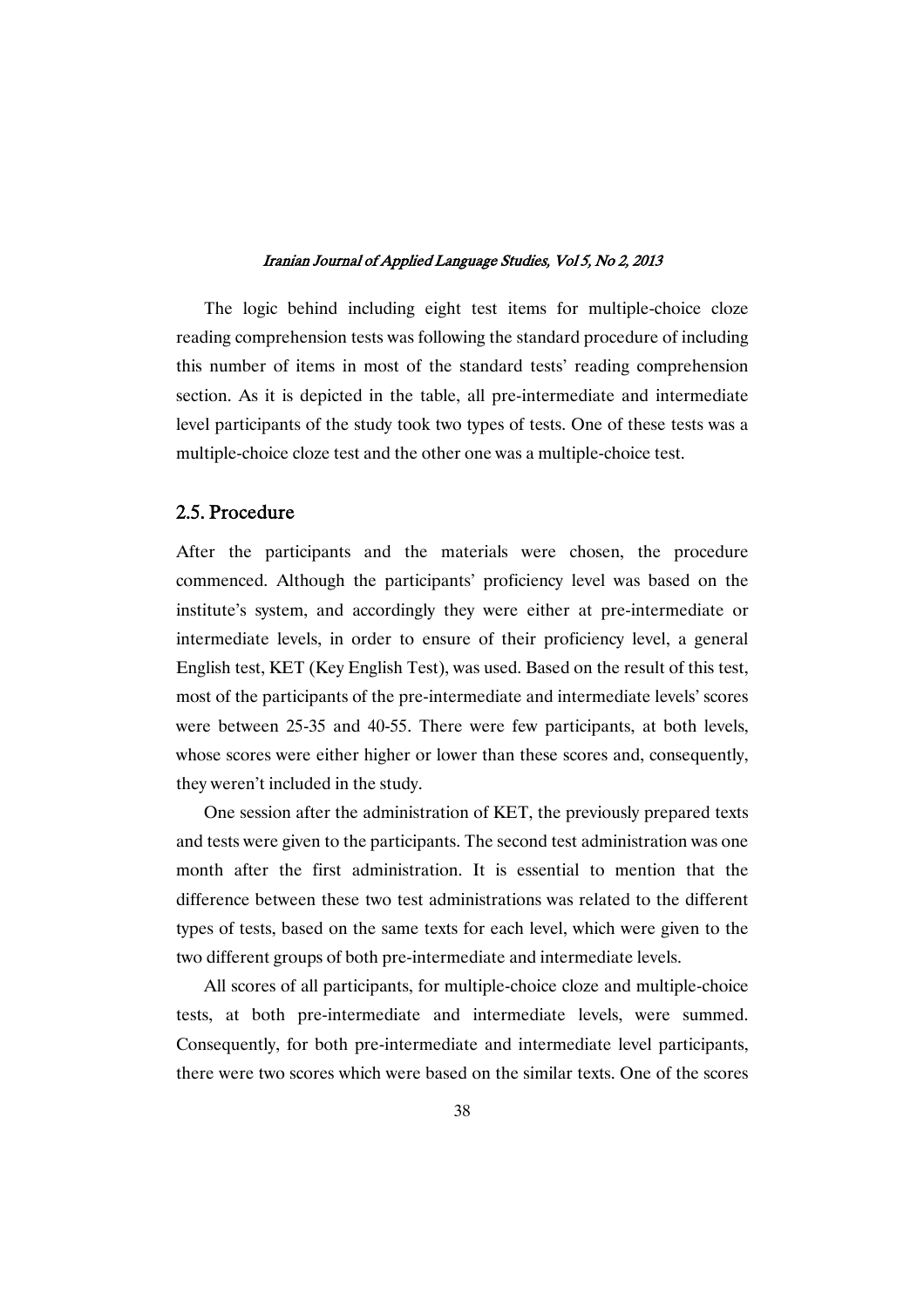was based on the multiple-choice cloze test. The other score was based on the multiple-choice test. That is, every participant had two scores which were based on the tests of the same texts. One of these scores was on the multiple-choice cloze test and the other one was based on the multiple-choice test of the same texts.

### 2.6. Statistical Analysis

After the final scores of all pre-intermediate and intermediate participants, which were based on two multiple-choice cloze and multiple-choice tests of the same texts, were calculated, they were analyzed using SPSS. For both tests at pre-intermediate and intermediate levels descriptive statistics were calculated. In order to test the first research question, the existence or nonexistence of the significant difference between the pre-intermediate test takers' performance on the multiple-choice cloze and multiple-choice tests, a paired sample t test was used. Another paired sample t test was used to the test the second research question which was the presence or absence of a significant difference between the intermediate test takers' performance on the multiple-choice cloze and multiple-choice tests. In order to test the third research question, the presence or absence of the significant differences between the pre-intermediate and intermediate level test takers' performance on multiple-choice tests, an independent samples t test was used. Another independent samples t test was used to test the fourth research question, the presence or absence of the significant differences between the pre-intermediate and intermediate level test takers' performance on multiple-choice cloze tests.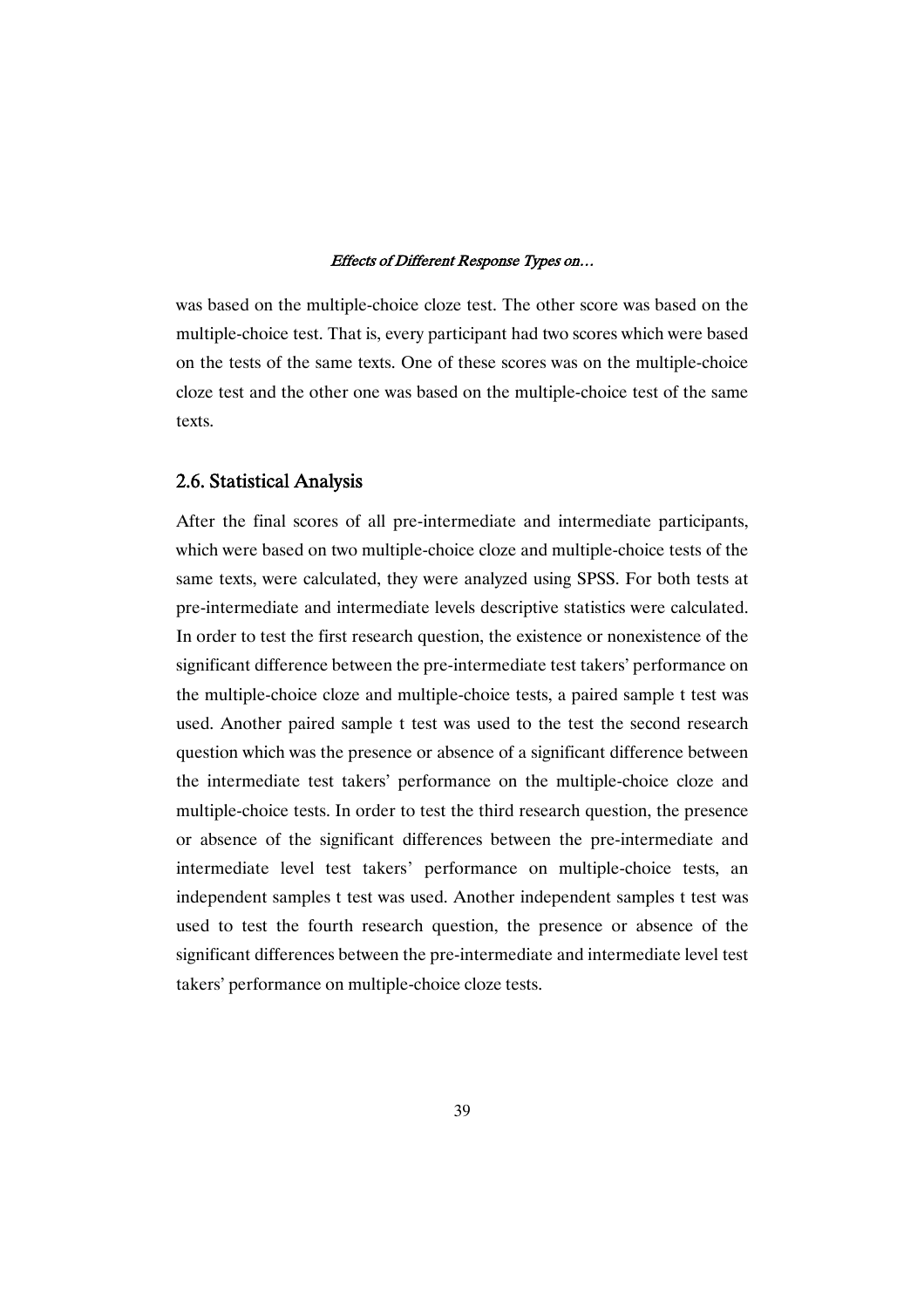### 2.7.Results

The results of the descriptive statistics for the pre-intermediate test takers' performance on two types of tests, multiple-choice cloze and multiple-choice reading comprehension tests, are given in Table 3:

Table 3. Pre-Intermediate Test Takers' Performance on Two Types of Tests

| Level            | Test                  | Mean    | N  | Std.<br>Deviation | Std. Error<br>Mean |
|------------------|-----------------------|---------|----|-------------------|--------------------|
| Pre-intermediate | Multiple-choice cloze | 23.6433 | 21 | 5.89780           | 1.28700            |
|                  | Multiple-choice test  | 22.9724 | 21 | 6.43959           | 1.40523            |

As it is clear from the table, the pre-intermediate test takers' mean on multiplechoice cloze test was more than their mean on multiple-choice test. In addition, their standard deviation on multiple-choice cloze was less than their standard deviation on multiple-choice test. Based on these differences, their performance on multiple-choice cloze was descriptively better than it was on multiple-choice test.

The results of the paired samples test for the pre-intermediate test takers' performance on two types of tests, multiple-choice cloze and multiple-choice reading comprehension tests, are given in Table 4:

|                                                            | Two Types of Tests |                   |                           |                                                 |         |      |    |            |  |  |  |  |
|------------------------------------------------------------|--------------------|-------------------|---------------------------|-------------------------------------------------|---------|------|----|------------|--|--|--|--|
|                                                            |                    |                   | <b>Paired Differences</b> |                                                 |         | t    | df | Sig. $(2-$ |  |  |  |  |
|                                                            | Mean               | Std.<br>Deviation | Std. Error<br>Mean        | 95% Confidence<br>Interval of the<br>Difference |         |      |    | tailed)    |  |  |  |  |
|                                                            |                    |                   |                           | Lower                                           | Upper   |      |    |            |  |  |  |  |
| Multiple-<br>choice cloze<br>&<br>Multiple-<br>choice test | .67095             | 5.00173           | 1.09147                   | $-1.60581$                                      | 2.94771 | .615 | 20 | .546       |  |  |  |  |

Table 4. Paired Samples Test of Pre-Intermediate Test Takers' Performance on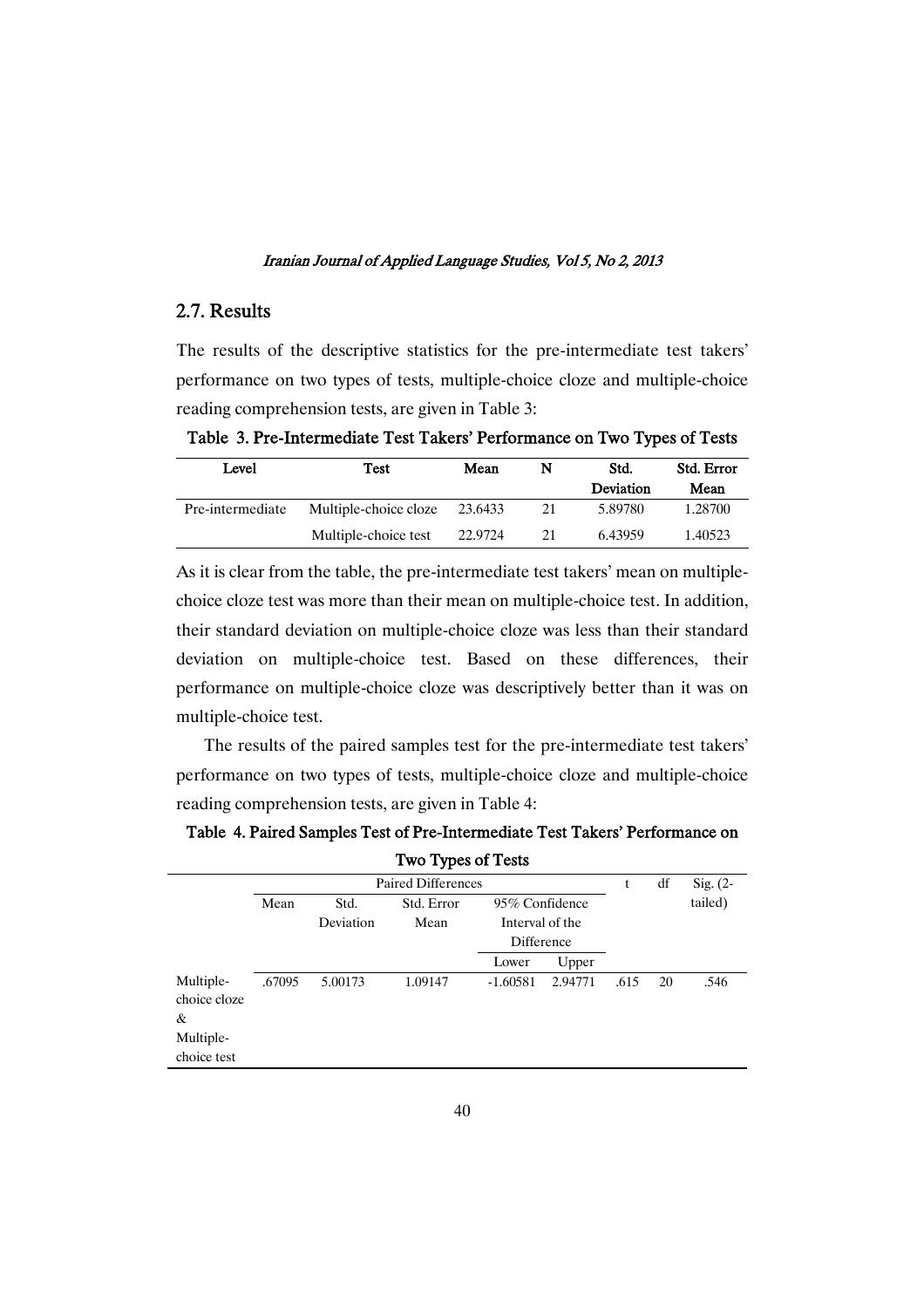Since p-value=.546> $\alpha$ =0.05, the pre-intermediate test takers' different performance on these two types of tests, multiple-choice cloze and multiplechoice reading comprehension tests, is not statistically significant.

The results of the descriptive statistics for the intermediate test takers' performance on two types of tests, multiple-choice cloze and multiple-choice reading comprehension tests, are given in Table 5:

| Level        | Test                               | Mean | N  | Std.      | Std. Error |
|--------------|------------------------------------|------|----|-----------|------------|
|              |                                    |      |    | Deviation | Mean       |
|              | Multiple choice cloze $26.1635$ 20 |      |    | 4.54582   | 1.01648    |
| Intermediate | Multiple choice test 29.6030       |      | 20 | 6.92044   | 1.54746    |

Table 5. Intermediate Test Takers' Performance on Two Types of Tests

As it is clear from the table, in contrast to the pre-intermediate test takers, the intermediate test takers' mean on multiple-choice test was better than their mean on multiple-choice cloze. In addition, the intermediate test takers' standard deviation on multiple-choice cloze was less than their standard deviation on multiple-choice test.

The results of the paired samples test for the intermediate test takers' performance on two types of tests, multiple-choice cloze and multiple-choice reading comprehension tests, are given in Table 6:

Table 6. Paired Samples Test of Intermediate Test Takers' Performance on Two

|            |                   |                    |                                                 |                                             | t        | df | Sig. $(2-$ |
|------------|-------------------|--------------------|-------------------------------------------------|---------------------------------------------|----------|----|------------|
| Mean       | Std.<br>Deviation | Std. Error<br>Mean | 95% Confidence<br>Interval of the<br>Difference |                                             |          |    | tailed)    |
|            |                   |                    | Lower                                           | Upper                                       |          |    |            |
| $-3.43950$ | 6.53637           | 1.46158            | $-6.49862$                                      | $-.38038$                                   | $-2.353$ | 19 | $.030*$    |
|            |                   |                    |                                                 | <b>Types of Tests</b><br>Paired Differences |          |    |            |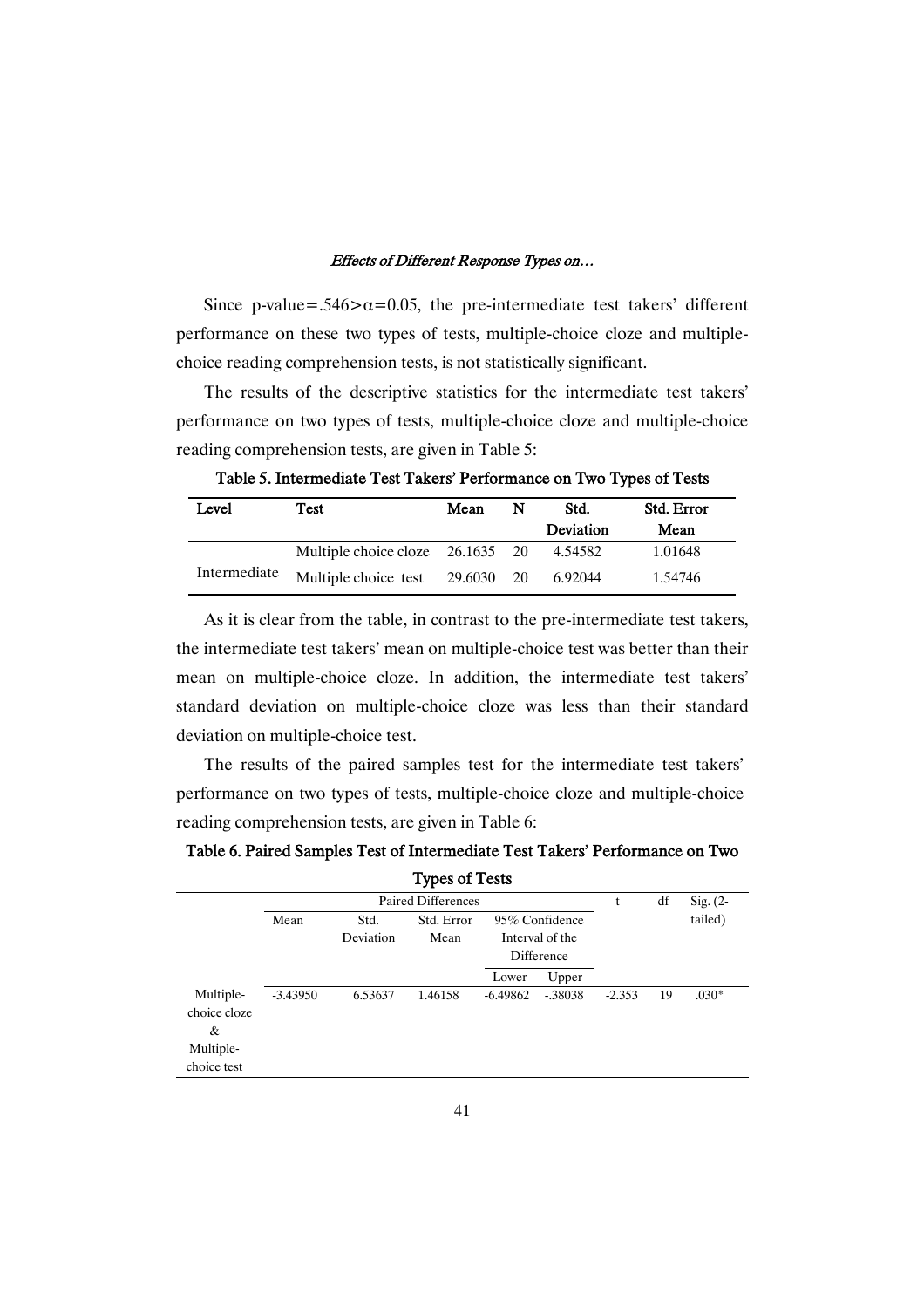Since p-value=.030 $\alpha$ =0.05, the intermediate test takers' performance on these two types of tests, multiple-choice cloze and multiple-choice reading comprehension tests are significantly different.

The results of the descriptive statistics for the comparison of pre intermediate and intermediate test takers' performance on multiple-choice reading comprehension tests are depicted in Table 7:

Table 7. Pre-Intermediate and Intermediate Test Takers' Performance on Multiple-Choice Tests

| Level            | Test                 | N  | Mean    | <b>Std. Deviation</b> | <b>Std. Error Mean</b> |
|------------------|----------------------|----|---------|-----------------------|------------------------|
| Pre-intermediate | Multiple-choice test | 21 | 22.9724 | 6.43959               | 1.40523                |
| Intermediate     |                      | 20 | 29.6030 | 6.92044               | 1.54746                |

According to the table, intermediate test takers descriptively outperformed pre-intermediate test takers on multiple-choice reading comprehension tests.

The results of the first independent samples tests for the pre-intermediate and intermediate test takers' performance on multiple-choice reading comprehension tests are shown in Table 8:

| Table 8. Independent Samples Test for Pre-Intermediate and Intermediate Test |  |
|------------------------------------------------------------------------------|--|
| Takers' Performance on Multiple-Choice Tests                                 |  |

|                                      | Levene's | Test for<br>Equality of<br>Variances |          |        |                    |                    |                          |                              |                 |
|--------------------------------------|----------|--------------------------------------|----------|--------|--------------------|--------------------|--------------------------|------------------------------|-----------------|
|                                      |          |                                      |          |        |                    |                    |                          | 95% Confidence<br>Difference | Interval of the |
|                                      | F        | Sig.                                 | t        | df     | Sig.<br>(2-tailed) | Mean<br>Difference | Std. Error<br>Difference | Lower                        | Upper           |
| Equal<br>variances<br>assumed        | .394     | .534                                 | $-3.178$ | 39     | .003               | $-6.63062$         | 2.08653                  | $-10.85103$                  | $-2.41021$      |
| Equal<br>variances<br>not<br>assumed |          |                                      | $-3.172$ | 38.430 | .003               | $-6.63062$         | 2.09029                  | $-10.86063$                  | $-2.40060$      |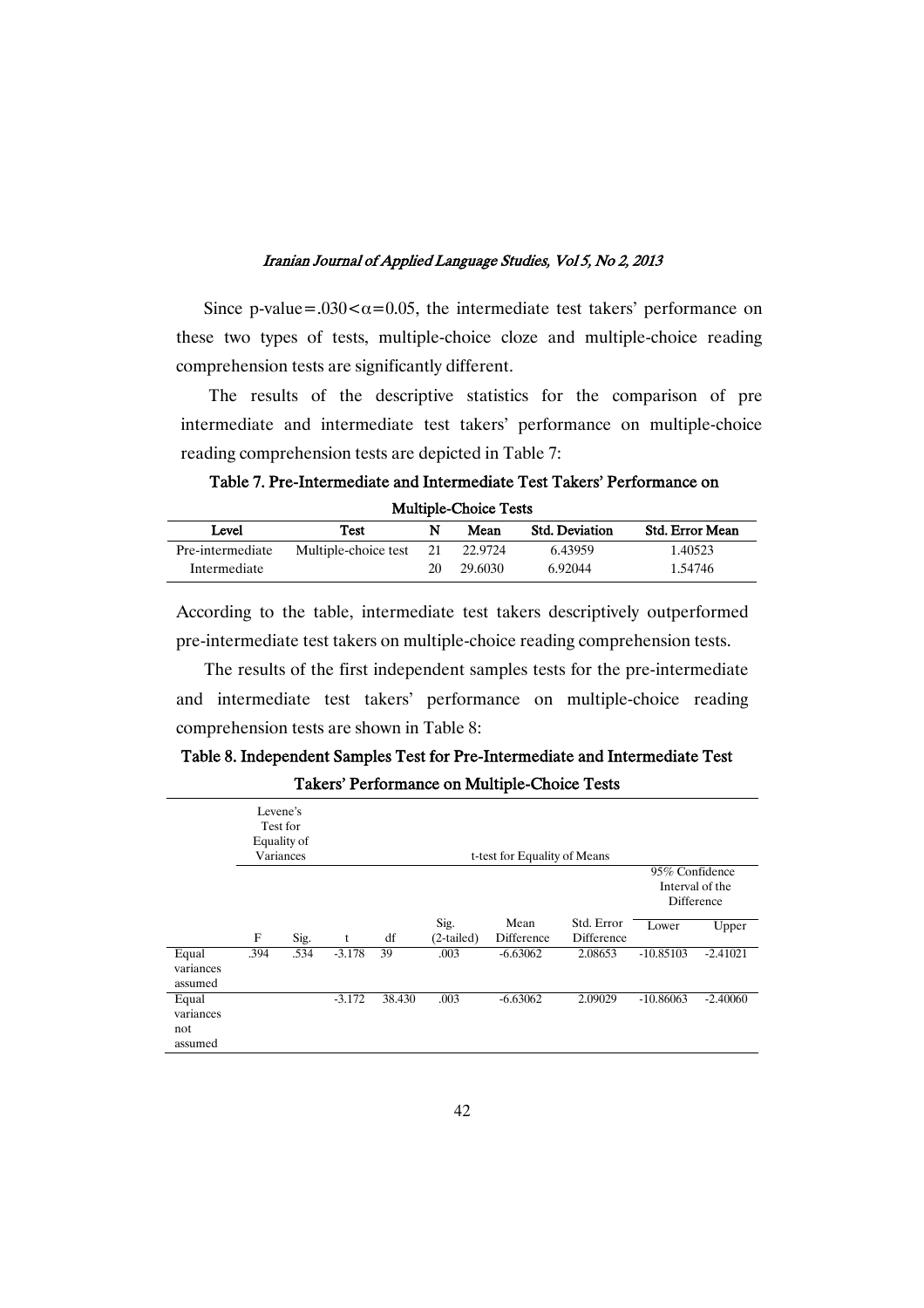Since p-value=.003 $<\alpha=0.05$ , the pre-intermediate and intermediate test takers' performance on multiple-choice reading comprehension tests are significantly different.

The results of the descriptive statistics for the comparison of preintermediate and intermediate test takers' performance on multiple-choice cloze tests are shown in Table 9:

Table 9. Pre-Intermediate and Intermediate Test takers' Performance on Multiple-Choice Cloze Tests

| Test                                                    | Level        |  | Mean       |         | Std. Deviation Std. Error Mean |
|---------------------------------------------------------|--------------|--|------------|---------|--------------------------------|
| Multiple-choice cloze tests Pre-intermediate 21 23.6433 |              |  |            | 5.89780 | 1.28700                        |
|                                                         | Intermediate |  | 20 26.1635 | 4.54582 | 1.01648                        |

Based on this table, the intermediate test takers' mean on multiple-choice cloze test was better than pre-intermediate test takers' mean on multiplechoice test. In addition, their standard deviation on multiple-choice cloze was less than intermediate test takers' standard deviation on multiple-choice test. Based on these descriptive statistics, intermediate test takers outperformed pre-intermediate test takers.

The results of the second independent samples tests for the preintermediate and intermediate test takers' performance on multiple-choice cloze tests are shown in Table 10: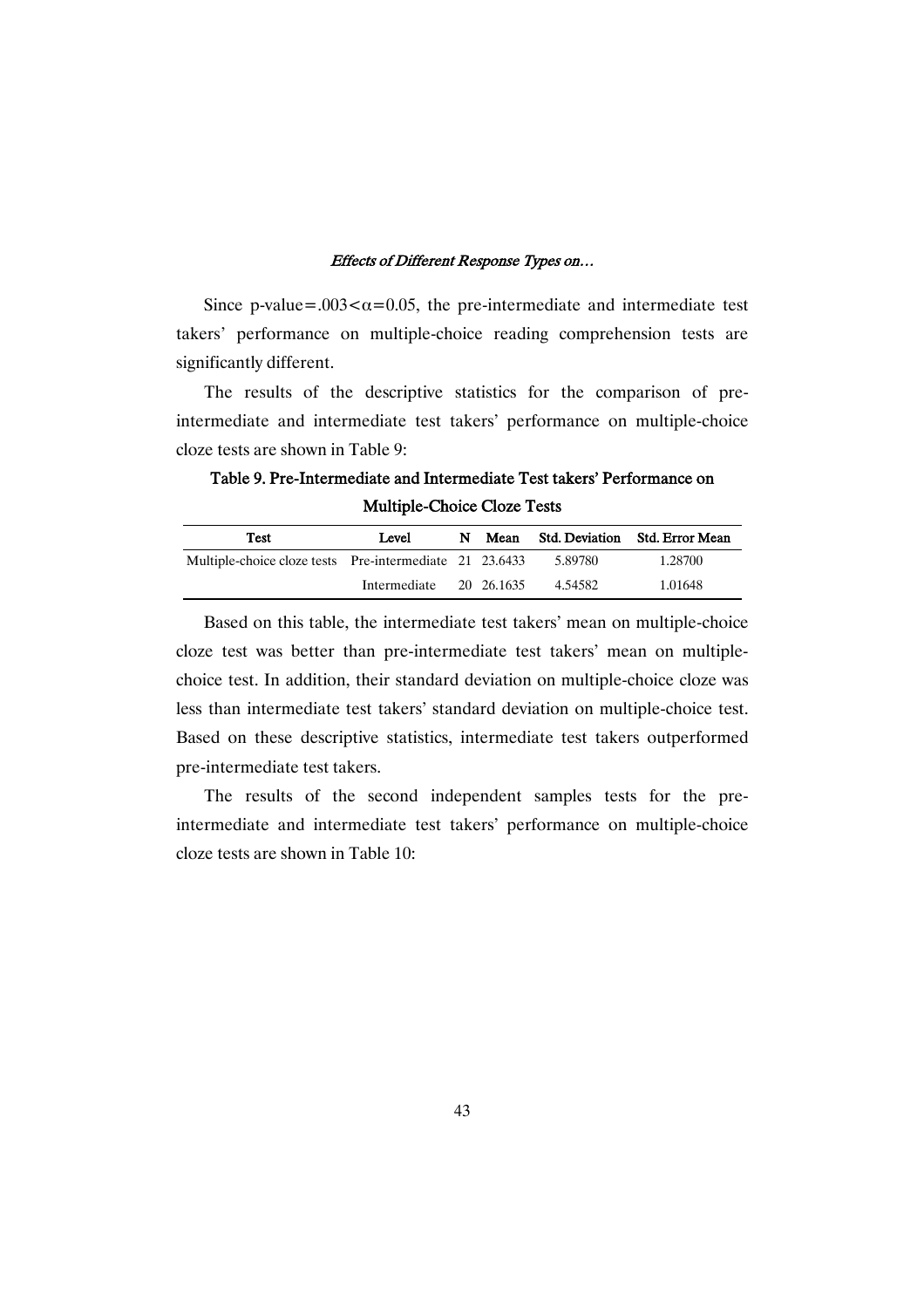|                                      |                                                                               |      |          |        |            |            | Takers Ferrormance on Muniple-Choice Cloze Tests |                                                 |        |
|--------------------------------------|-------------------------------------------------------------------------------|------|----------|--------|------------|------------|--------------------------------------------------|-------------------------------------------------|--------|
|                                      | Levene's Test<br>for Equality<br>of Variances<br>t-test for Equality of Means |      |          |        |            |            |                                                  |                                                 |        |
|                                      |                                                                               |      |          |        | $Sig. (2-$ | Mean       | Std. Error                                       | 95% Confidence<br>Interval of the<br>Difference |        |
|                                      | F                                                                             | Sig. | t        | df     | tailed)    | Difference | Difference                                       | Lower                                           | Upper  |
| Equal<br>variances<br>assumed        | 1.632                                                                         | .209 | $-1.527$ | 39     | .135       | $-2.52017$ | 1.65048                                          | -5.85858                                        | .81825 |
| Equal<br>variances<br>not<br>assumed |                                                                               |      | $-1.537$ | 37.411 | .133       | $-2.52017$ | 1.64000                                          | $-5.84190$                                      | .80156 |

Table 10. Independent Samples Test for Pre-Intermediate and Intermediate Test Takers' Performance on Multiple-Choice Cloze Tests

Since p-value=.135 $>\alpha$ =0.05, the difference between pre-intermediate and intermediate test takers' performance on multiple-choice cloze tests are not statistically significant.

# 3. Discussion and Conclusion

In spite of the fact that the pre-intermediate test takers' mean on multiplechoice cloze tests was a little more than their mean on multiple-choice test, this outperformance was not statistically significant. Based on this finding, the first null hypothesis (H01), lack of a significant difference between pre-intermediate level test takers' performance on multiple-choice cloze and multiple-choice reading comprehension tests, was accepted.

In addition, the intermediate test takers' mean on multiple-choice tests was better than their mean on multiple-choice cloze tests. This outperformance is statistically significant. Therefore, the second null hypothesis (H02), lack of a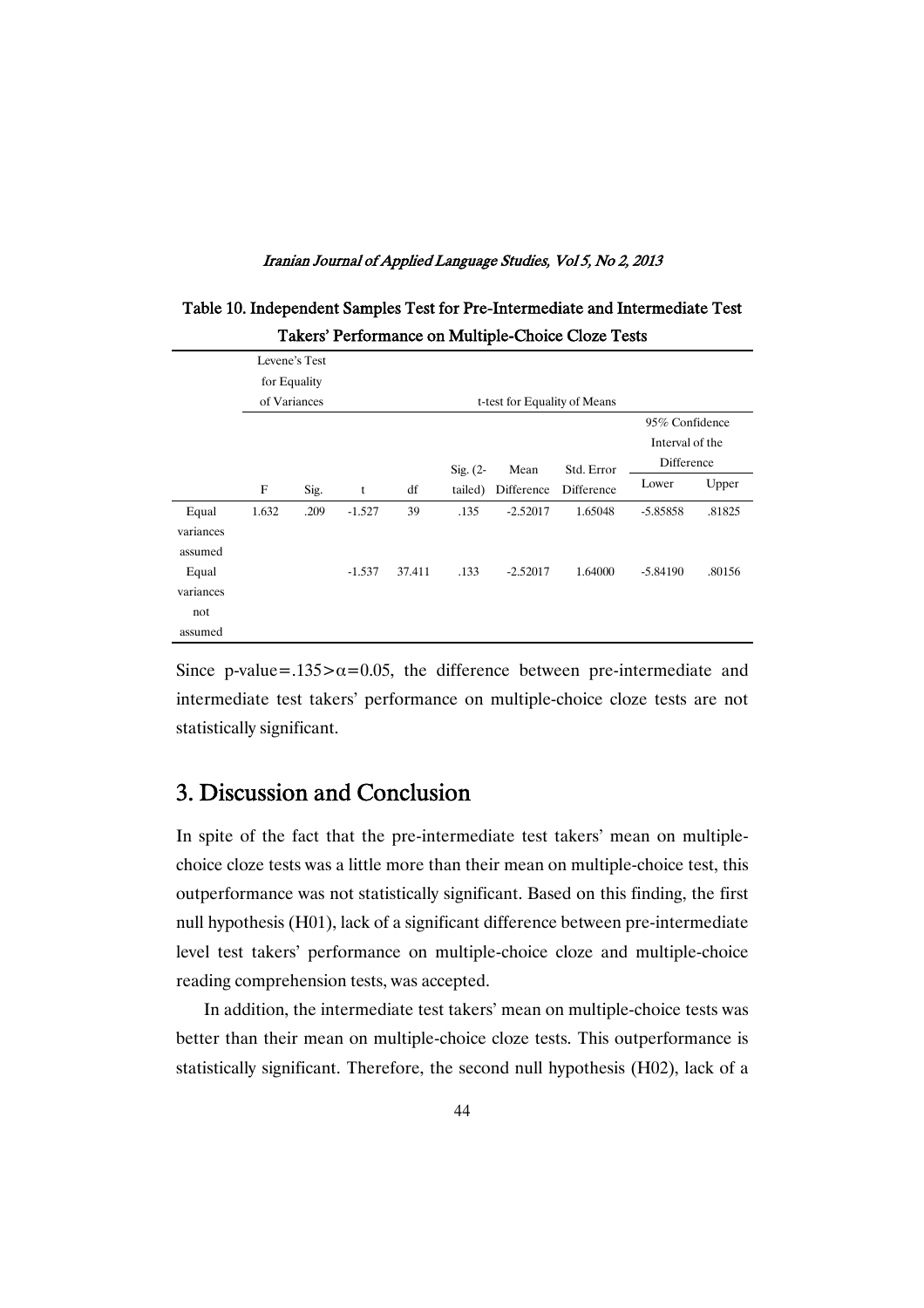significant difference between intermediate test takers' performance on multiple-choice cloze and multiple-choice reading comprehension tests, was rejected.

Intermediate test takers outperformed pre-intermediate test takers on multiple-choice reading comprehension tests and this outperformance was statistically significant. Hence, the third null hypothesis (H03), lack of a significant difference between pre-intermediate and intermediate test takers' performance on multiple choice tests, was rejected.

Although the intermediate test takers' mean on multiple-choice cloze test was more than pre-intermediate test takers' mean on multiple-choice cloze test, this difference was not statistically significant. Consequently, the fourth null hypothesis (H04), lack of a significant difference between pre-intermediate and intermediate test takers' performance on multiple-choice cloze tests, was accepted.

Considering these results, test type, whether it is a multiple-choice cloze or a multiple-choice test, does not seem to make a significant difference if the learners' level of language proficiency is pre-intermediate. It can be due to the pre-intermediate test takers' proficiency level which is not high enough to result in their successful performance on reading comprehension tests. It can also be because of their unfamiliarity with the test taking strategies and ways of dealing with reading comprehension texts and tests.

Furthermore, types of tests of reading comprehension make a significant difference if the learners' level of language proficiency is intermediate. That is, intermediate test takers perform better when they are tested by multiple-choice reading comprehension tests than when they are tested by multiple-choice cloze tests. It can be due to their more familiarity with multiple-choice tests, usually developed as a result of having the previous experience of taking these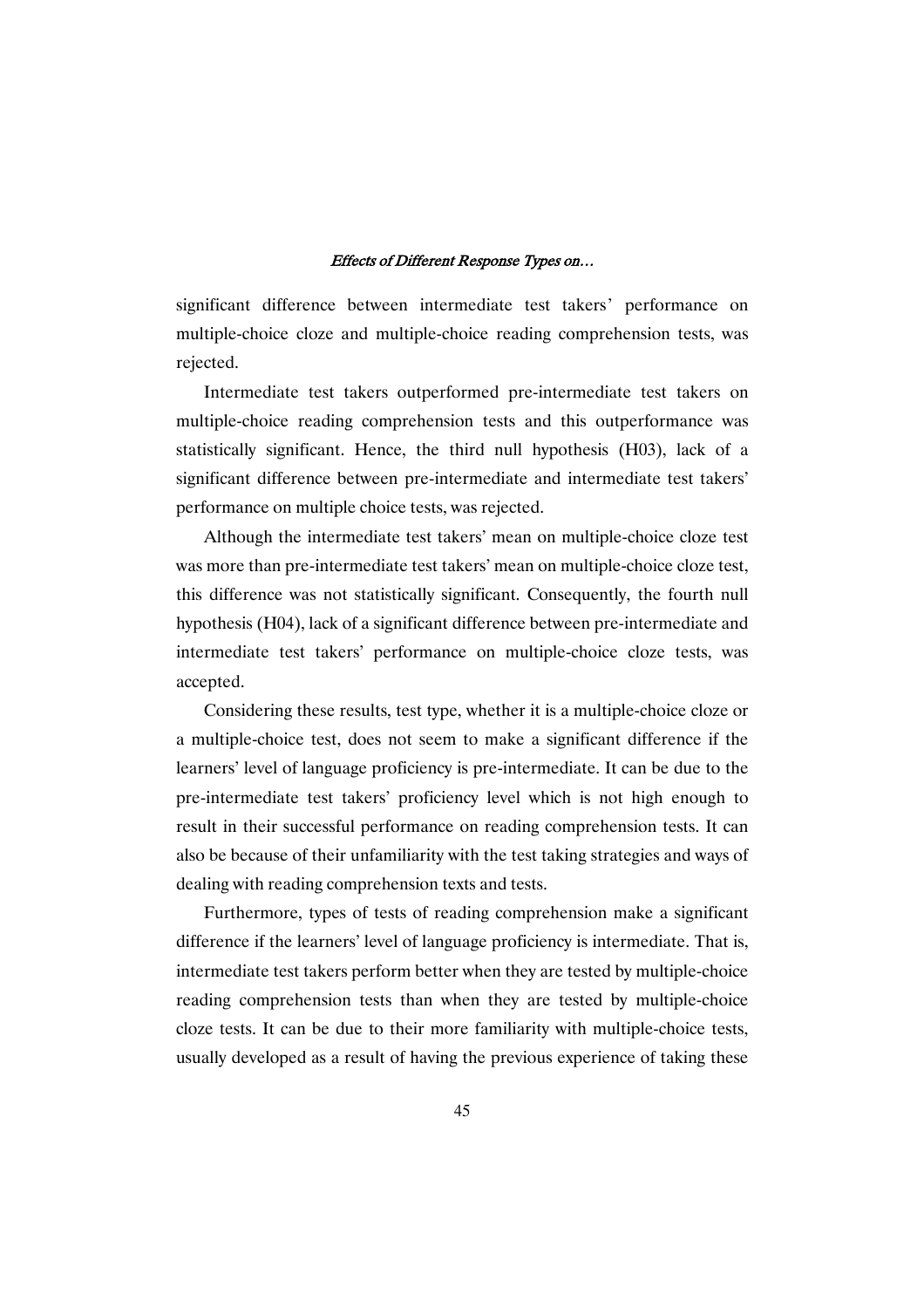kinds of reading comprehension tests. It can also be due to their unfamiliarity or less familiarity with multiple-choice cloze tests.

Regarding the interaction of multiple-choice cloze test and language proficiency, there was no interaction and it made no difference whether the level of proficiency was pre-intermediate or intermediate and the test was a multiple-choice cloze test. That is, the pre-intermediate and intermediate test takers' performance on multiple-choice cloze tests was not significantly different. This lack of difference between pre-intermediate and intermediate test takers' performance on multiple-choice cloze tests can be similarly explained by their unfamiliarity with multiple-choice cloze tests. It can be suggested that in spite of the intermediate test takers' higher proficiency than that of the pre-intermediate test takers, it does have no effect on their ability to take multiple-choice cloze tests.

Unlike the lack of the interaction between level of proficiency and multiple-choice cloze tests, there was an interaction between level of proficiency and multiple-choice tests. In other words, when the test was a multiple-choice test, the level of language proficiency affected the test takers' performance. It can be due to the intermediate test takers' more familiarity with multiple-choice reading comprehension tests than the pre-intermediate test takers. It can be suggested that as the learners' level of proficiency develops from pre-intermediate to intermediate, their ability to take the multiple-choice reading comprehension tests develops.

Considering these results and with respect to their comparison with the previous studies, particularly based on the effects of test methods on test performance, they are in line with several studies (Bachman and Palmer 1981a, 1982a; Kobayashi, 2002; Shohamy, 1983) which demonstrated that the methods we use to measure language ability influence performance on language tests.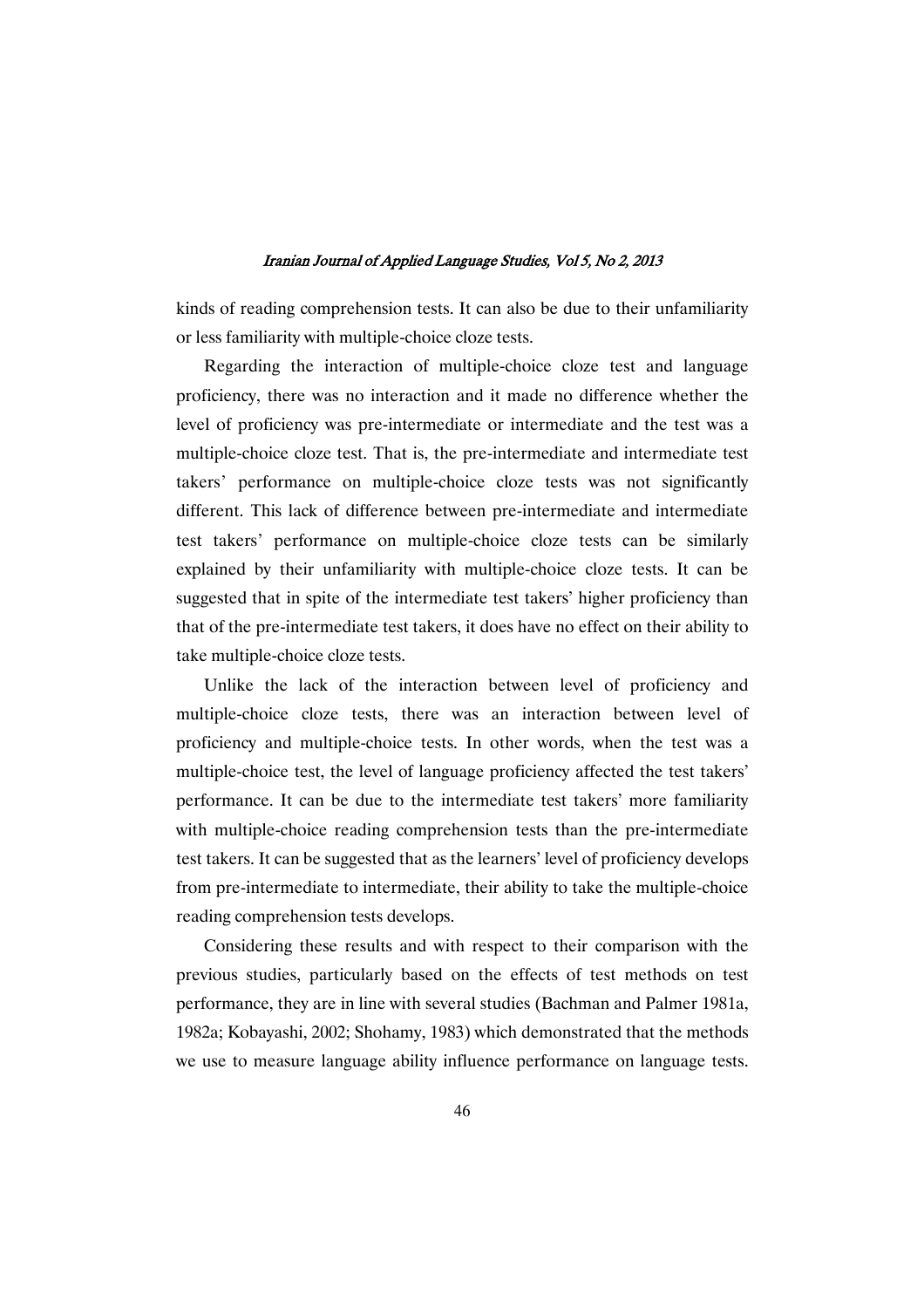The results of this study also supports In'nami and Koizumi's (2009) study in which they found multiple-choice formats easier than open-ended ones.

Regarding the interaction of the proficiency and test method facets, the results are in line with Shohamy's (1984) study which supported of the role of language proficiency on test takers' performance on reading comprehension test. They can also provide further support to the concept of linguistic threshold which was previously supported by Claphman (1996) and Ridgway (1997), according to which learners may need to have reached a certain level of proficiency to be able to understand the text.

Regarding the implications of these findings, both test type and proficiency level, and their interaction, are important factors which should be taken into consideration in the development and use of language tests. It can be suggested that when the test takers are at lower levels of proficiency, pre-intermediate, the type of the given test does not make any significant difference and has no significant effect on the test takers' performance. As the level of proficiency gets higher, the effects of the test method facet, particularly the type of expected response, becomes more evident and significantly affects the test takers' performance. Consequently, in the development and use of language tests, the test takers' proficiency level, their familiarity with the test types, and practicality, regarding the preparation and administration, should be carefully taken into account.

Considering the limitations of the current study, it should be mentioned that the current study has investigated the test performance of a small sample of Iranian EFL test takers. All of the participants were male. They were at either pre-intermediate or intermediate levels. There can be another study comparing the performance of male and female test takers on these kinds of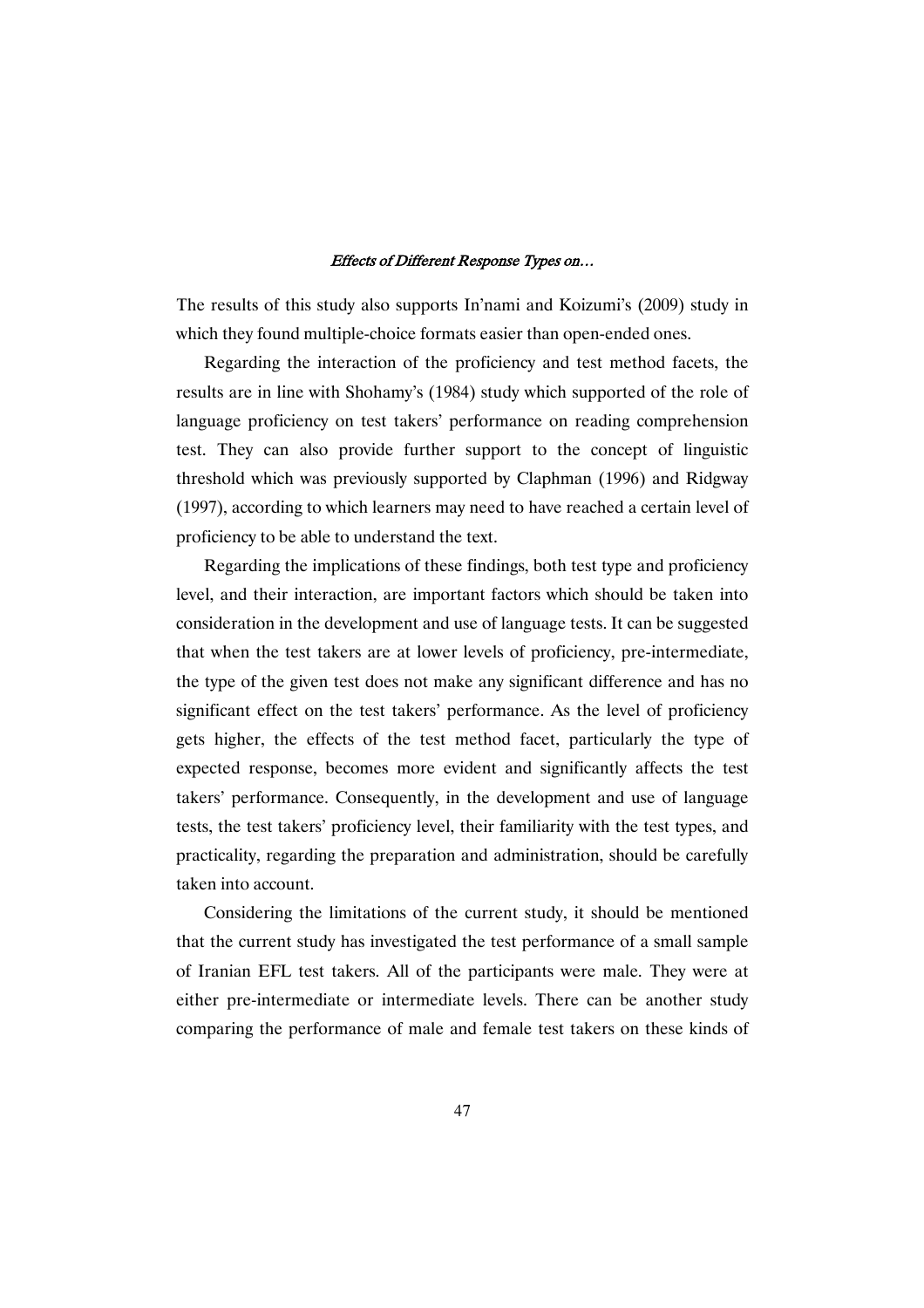tests. It would be interesting to study whether the findings will apply to learners of higher language proficiency or even native speakers.

In addition, the focus of the current study was on two different response types, multiple-choice cloze and multiple choice tests. Therefore, more research needs to be conducted to study other response types and their effects on the test takers' performance. In addition to these areas, it would be interesting to investigate other aspects of Bachman's model and their effects on the test takers' performance. Further research also needs to be done to study the effects of teaching test taking strategies, both multiple-choice and multiplechoice cloze tests, on the test takers' performance.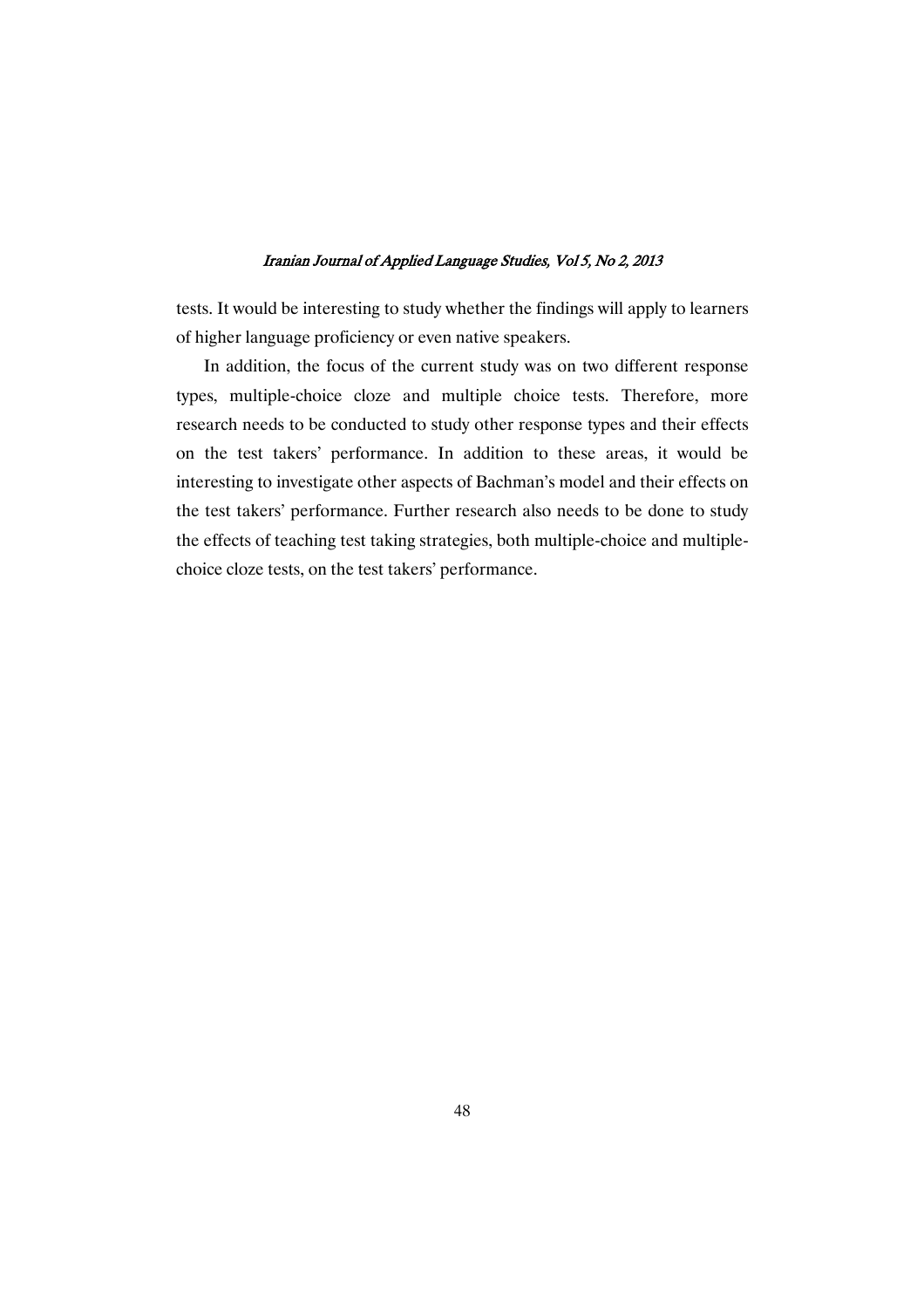### References

- Alderson, J. C. (2000). Assessing reading. Cambridge: Cambridge University Press.
- Bachman, L. (1990). *Fundamental considerations in language testing*. London: OUP.
- Bachman, L. F., & Palmer, A. S. (1981).The construct validation of the FSI oral interview. Language Learning, <sup>31</sup>(1), 67-86.
- Bachman, L. F., & Palmer, A. S. (1982). The construct validation of some component of communicative proficiency. TESOL Quarterly, <sup>16</sup>(4), 449-465.
- Bachman, L. F., & Palmer, A. S. (1996). *Language testing in practice*. Oxford: Oxford University Press.
- Buck, G. (1990). Testing second language listening comprehension. Unpublished doctoral dissertation, University of Lancaster.
- Buck, G. (1991). The testing of listening comprehension: An introspective study. Language Testing, <sup>8</sup>(1), 67-91.
- Buck, G. (2001). Assessing listening. Cambridge: Cambridge University Press.
- Clapham, C. (1996).The development of IELTS: <sup>A</sup> study of the effect of background knowledge on reading comprehension. Cambridge: Cambridge University Press.
- In'nami, Y., & Koizumi, R. (2009). A meta-analysis of test format effects on reading and listening test performance: Focus on multiple-choice and openended formats. Language Testing, <sup>26</sup>(2), 219-244.
- Jafarpur, A. (2003). Is the test constructor a facet? *Language Testing, 20*(1), 57-87.
- Kintsch, W. & Yarbrough, J. C. (1982). Role of rhetorical structure in text comprehension. Journal of Educational Psychology <sup>74</sup>, 828–834.
- Kobayashi, M. (2002). Method effects on reading comprehension test performance: Text organization and response format. Language Testing, <sup>19</sup>(2), 193-220.